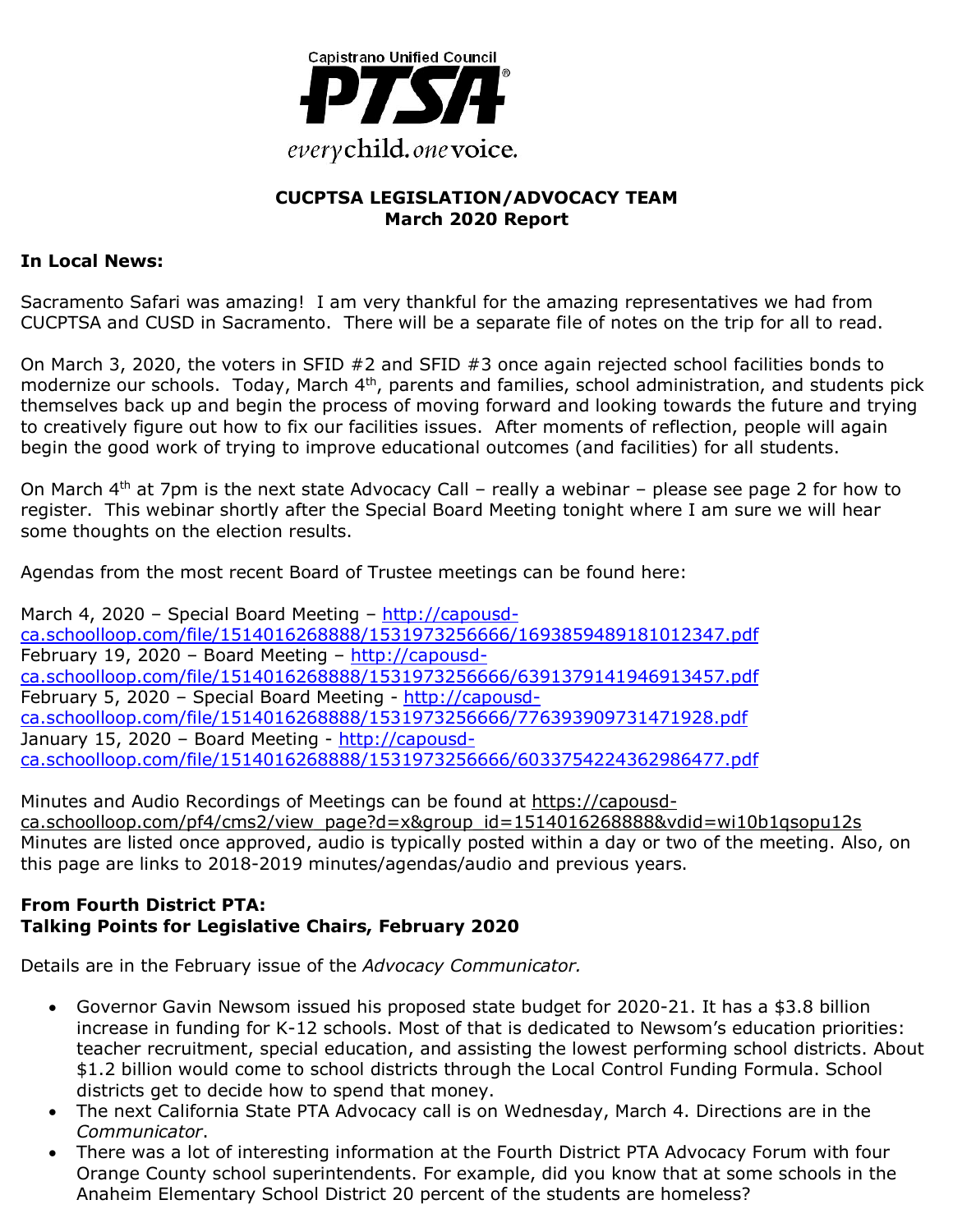Back issues of the Communicator can be found at: http://www.fourthdistrictpta.org/advocacycommunicator/

## **CA PTA Monthly Advocacy Calls:**

Join California State PTA Director of Legislation Shereen Walter and members of the Legislation Team on **Wednesday, March 4th** from 7:00 - 8:00 p.m. for a webinar. The group will discuss the following topics:

- School Facility Bond Measure
- Current bills that CAPTA has taken a position on

The Legislation Team recently switched from a conference call format to a **webinar format** to reduce background noise and provide our participants with the opportunity to see visual information. Please take note of the registration details below, and be sure to select the March 4 date when you sign up:

**Registration link:** https://attendee.gotowebinar.com/rt/1383569761862691852

## **Webinar ID:** 438-197-835

If your computer does not have speakers or you otherwise have trouble hearing the audio once you've logged in, mute your speakers and call 415-655-0052 to hear the discussion. Use attendee PIN number 455-276-312. (**Note:** you cannot use this phone number to hear the webinar unless you are registered and logged in.)

## **In State News:**

**California lottery shortchanged schools by \$36 million as revenues soared, audit finds** by Wes Venteicher – The California State Lottery should pay the state \$36 million to make up for not putting enough money toward education, according to a State Auditor's report published Tuesday. Read the complete article at https://www.sacbee.com/news/politics-government/the-state-

worker/article240618662.html (A Michele note to put the amount in perspective – there are 6 million students in California – so this amounts to about \$6 per student – not a stunning amount of money, for CUSD it would amount to less than \$300,000. The Lottery needs to fulfill its obligation to students and education, but it is still not a magic bullet to solve the state's education issues.)

**Why the Census is Important to PTA –** By CAPTA - 2020 is an important year for the state and the country � it's the once-per-decade time that every person in America is counted in the U.S. Census. Census-taking starts in **March 2020**.

Why is this important to you as a PTA member or leader? In a nutshell, responding to the census helps your community get its fair share of funding for the next 10 years. Census data guides how more than \$675 billion in federal funding is distributed for the following:

- Schools
- Health care facilities
- Roads and transportation
- Recreation centers
- Social services
- And much more!

Census<br>
2020

In terms of education and schools, the census count impacts the next 10 years' worth of funds that your community's schools will receive for special education, classroom technology, teacher training, afterschool programs, school lunch assistance, and so on. If your child is in second grade now, the census count will have an impact on her education until she graduates from high school!

To help children understand the importance of the census, the U.S. Census Bureau has created a program called **Statistics in Schools**. The program features activities and lessons for grades K-12 which bring school subjects to life using real-world Census Bureau statistics.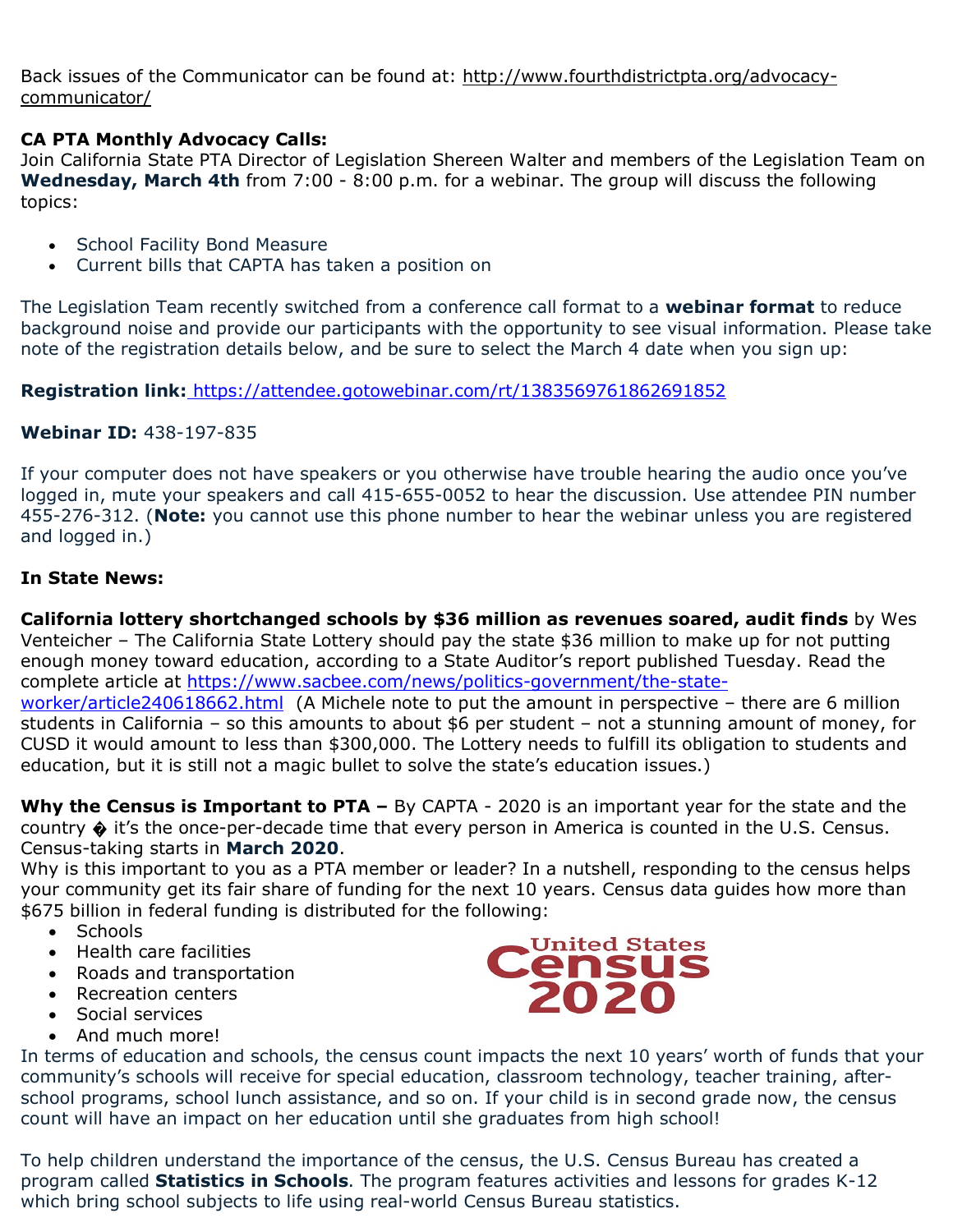We encourage you to promote Statistics in Schools at your school in order to teach students about the census and why it's crucial that every person is counted. To learn more about the program visit https://www.census.gov/programs-surveys/sis.html .

You have the power to shape the future for the children of California by helping to ensure that everyone in your community is counted in the 2020 Census.

**Census 2020** – In April 2020, the next US Census taking happens. It is important for an accurate count to occur. The results of the Census impact school funding from the federal level, apportionment of seats within the state and federal elected houses, and helps decide where new infrastructure is built. Here is a helpful site for all things Census: https://occensus.org/

**Census Bureau launches Statistics In Schools program ahead of 2020 Census** by Shawna De La Rosa – While part of the program's purpose is to encourage students to urge their families to participate in the 2020 Census, the statistics gleaned from the work unlock valuable – and interesting – data that can encourage deeper math exploration. Many math and science professionals believe schools need to teach more statistic and data analysis, with some saying statistics is more important than calculus. Read the entire article at: https://www.educationdive.com/news/census-bureau-launches-statistics-in-schoolsprogram-ahead-of-2020-census/

**How some California school districts invest in counseling – and achieve results: Investing in counseling can raise graduation and college-going rates, schools find** by Carolyn Jones – San Francisco Unified is among dozens of districts across California that has invested in counseling in recent years, hiring more staff to guide students through the college and career process and help with their mental health needs. For many districts, the investment has paid off with higher graduation rates, a drop in absenteeism and more students submitting financial aid forms and completing the A-G courses required for admission to UC and CSU. Read the complete article at https://edsource.org/2020/howsome-california-school-districts-invest-in-counseling-and-achieve-results/

**Newsom wants more dyslexia screenings, services for California students: \$4 million investment will help improve dyslexia services in schools.** By Carolyn Jones - A new plan by Gov. Gavin Newsom, who struggled with dyslexia as a child, would pay for more screenings and services for the thousands of California students with dyslexia – a condition that advocates say has not received enough attention in schools. The California Dyslexia Initiative, which the governor announced last week as part of his 2020-21 budget proposal, would set aside \$4 million for screening, professional learning for teachers, research and a conference on dyslexia, a learning disorder that affects one's ability to read and write. Although the amount is small compared to the overall education budget, it lays the groundwork for future investment and bring much-needed attention to the issue, advocates said. Read the complete article at https://edsource.org/2020/newsom-wants-more-dyslexia-screenings-servicesfor-california-students/

**Special education in California in need of overhaul, researchers say: Better training for teachers and improved screening are among the recommendations.** By Carolyn Jones – Special education in California should be overhauled to focus on the individual needs of students, with better training for teachers, more streamlined services and improved screening for the youngest children, according to a compilation of reports released today. Read the complete article at https://edsource.org/2020/special-education-in-california-in-need-of-overhaul-researchers-say/

### **At the National Level:**

## **From the National PTA:**

The White House released its proposal for the 2021 fiscal year budget last week. Overall, the budget allocates \$66.6 billion for the Department of Education, 7.8% or \$5.6 billion less than the previous year.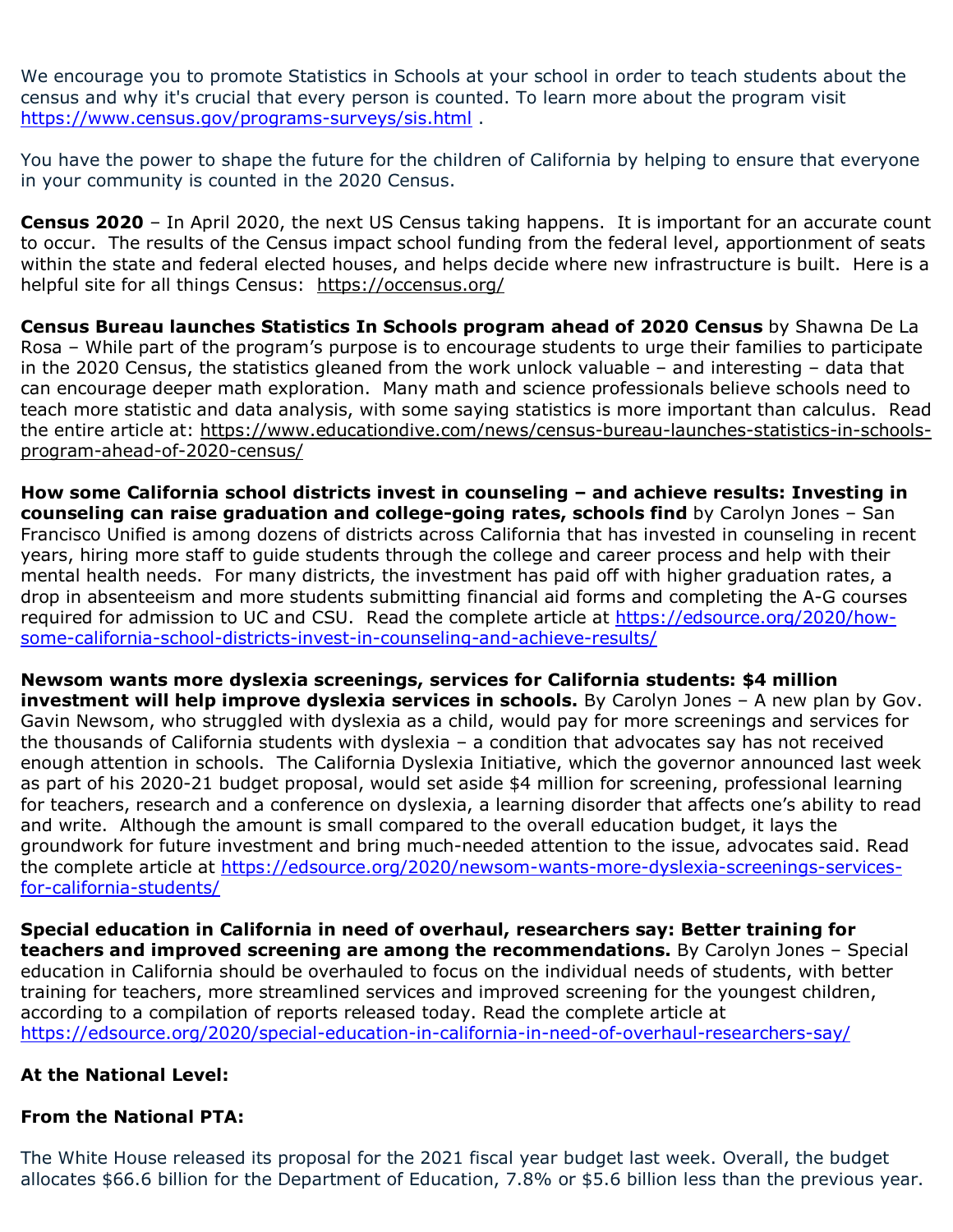Among proposed changes is a push to restructure the Elementary and Secondary Education Act (ESSA) into a block grant of \$19.4 billion, consolidating major programs and amounting to \$4.8 billion less than what Congress approved for 2020.

The proposed budget would also invest an additional \$100 million in funding in special needs, which would bring Trump's proposed Individuals with Disabilities Education Act funding to \$13 billion, less than the \$13.9 billion Congress approved for 2020.

Among priorities the White House highlighted in its budget were Education Freedom Scholarships, which the President called on Congress to pass in his recent State of the Union address. The program would give \$5 billion in annual federal tax credits to businesses and individuals who voluntarily donate to organizations providing private school scholarships.

While Education Secretary Betsy DeVos said the initiative is meant to expand educational freedom for families, many are worried it will siphon away public dollars to private schools.

#### **PTA opposes this proposal as it would redirect \$5 billion per year of federal taxpayer dollars to fund private school voucher programs. PTA advocates for the improvement of, and investments in public education for all children and to guarantee public funds are not diverted to any private school choice proposal or voucher system**.

The budget proposal also includes a renewed emphasis on career and technical education, with a proposed increase of \$680 million for Perkins V, which would bring its total funding to \$2 million. The proposal builds on the President's call during his State of the Union speech to ensure every high school has access to a high-quality vocational program.

Additional programs that would be impacted under the proposed budget include the Supplemental Nutrition Assistance Program (SNAP), which would see a \$182 billion cut over the next decade. PTA has been closely monitoring recent regulatory activity related to SNAP. This fall the California State PTA joined many other state PTAs and National PTA in submitting comments expressing concerns about the U.S. Department of Agriculture's proposed rule to revise SNAP and the potential for benefits to be eliminated for millions of families which could jeopardize children's access to free school breakfast and lunch.

Congress is expected to decide between now and September on the final budget.

For National PTA's response to the President's State of the Union address and proposed budget, http://downloads.capta.org/leg/2020\_State\_of\_Union\_Memo\_NATIONAL\_PTA.pdf .

#### **Advocacy letters for National PTA:**

Please visit the Take Action site https://www.pta.org/home/advocacy/take-action to send a letter to your Congress members on the issues of the day/week/month. Here you can keep up-to-date on the latest issues the National PTA is supporting or opposing.

The 116<sup>th</sup> Congress is considering the following legislation items. The National PTA is supporting (green checkmarks) or opposing (red x) the following items:

> Ø Ø Ø

### **Child Health and Safety**

H.R. 5: Equality Act | 116th Congress (2019-2020)

- H.R. 662: REACH Act | 116th Congress (2019-2020)
- H.R. 852: Get the Lead Out of Schools Act | 116th Congress (2019-2020)

H.R. 2311: Anti-Lunch Shaming Act of 2019| 116th Congress (2019-2020)

H.R. 2599: Suicide and Threat Assessment Nationally Dedicated to Universal Prevention Act of 2019| 116th Congress (2019-2020)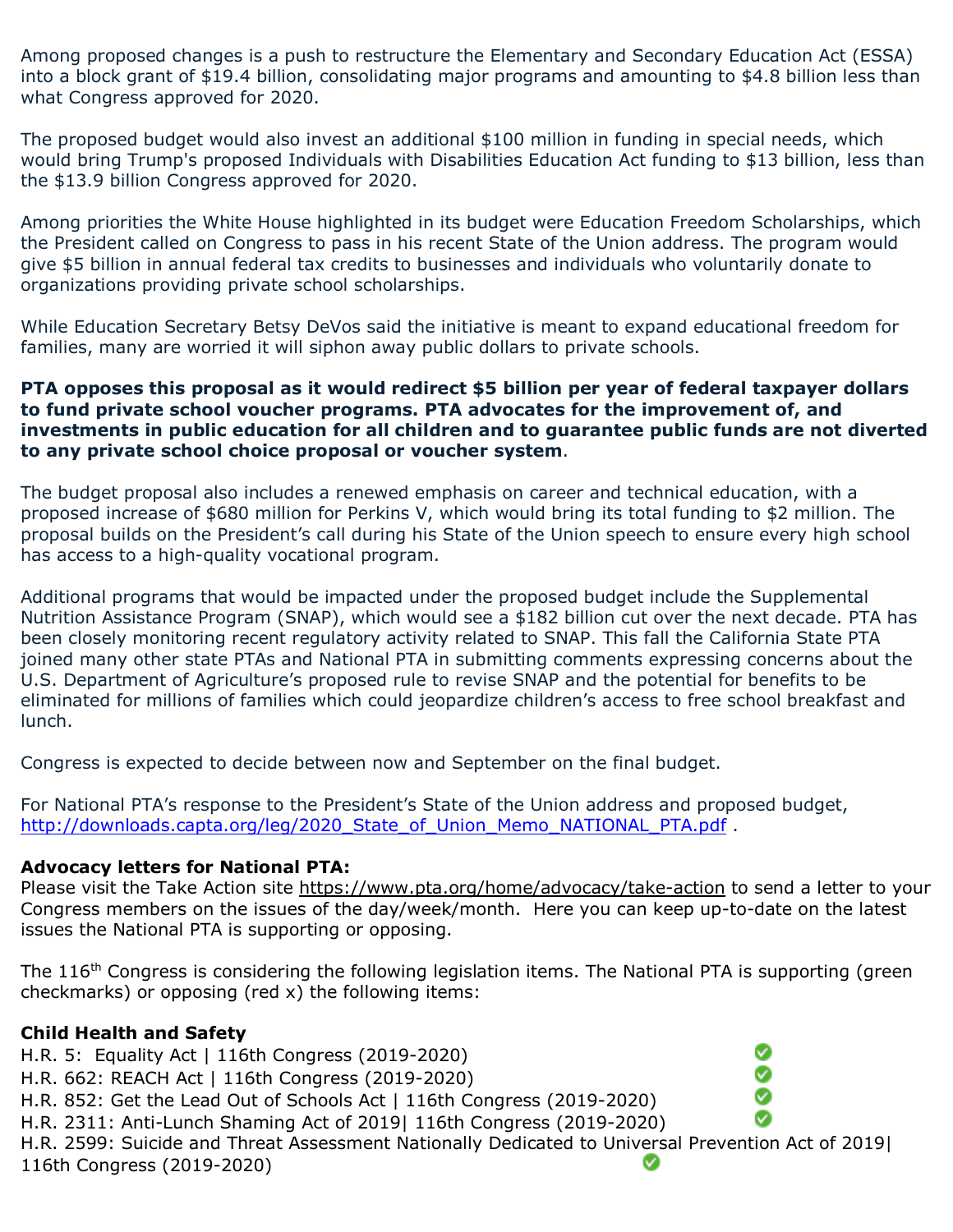H.R. 3451: To protect children affected by immigration enforcement actions 116th Congress (2019- 2020) H.R. 3452: To amend part E of title IV of the Social Security Act to ensure that immigration status alone does not disqualify a parent, legal guardian, or relative from being a placement for a foster child, to authorize discretion to a State, county, or other political subdivision of a State to delay filing for termination of parental rights in foster care cases in which an otherwise fit and willing parent or legal guardian has been deported or is involved in (including detention pursuant to) an immigration 116th Congress (2019-2020) H.R. 4019: To protect and educate children about the dangers of e-cigarettes and other electronic nicotine delivery systems, and for other purposes 116th Congress (2019-2020) H.R. 4381: To effectively staff the public elementary schools and secondary schools of the United States with school-based mental health services providers| 116th Congress (2019-2020) H.R. 5463: To amend the Richard B. Russell National School Lunch Act to require a study of the time and duration of school lunch periods, and for other purposes | 116th Congress (2019-2020) S. 788: A bill to prohibit discrimination on the basis of sex, gender identity, and sexual orientation, and for other purposes | 116th Congress (2019-2020) S. 1119: A bill to amend the Richard B. Russell National School Lunch Act to prohibit the stigmatization of children who are unable to pay for meals| 116th Congress (2019-2020) S.1832: A bill to protect and educate children about the dangers of e-cigarettes and other electronic nicotine delivery systems and for other purposes 116th Congress (2019-2020) S. 2097: Protecting Sensitive Locations Act 116th Congress (2019-2020) S.2492: Suicide Training and Awareness Nationally Delivered for Universal Prevention Act of 2019| 116th Congress (2019-2020) S. 2499: A bill to effectively staff the public elementary schools and secondary schools of the United States with school-based mental health services providers| 116th Congress (2019-2020) S. 2548: A bill to amend the Elementary and Secondary Education Act of 1965 to address and take action to prevent bullying and harassment of students| 116th Congress (2019-2020) S. 2600: A bill to promote minimum State requirements for the prevention and treatment of concussions caused by participation in school sports and for other purposes| 116th Congress (2019-2020) **Education Technology and Student Data Privacy** H.R. 1693: To require the Federal Communications Commission to make the provision of Wi-Fi access on school buses eligible for E-rate support 116th Congress 2019-2020 S. 558: CAMRA Act| 116th Congress (2019-2020) S.738: A bill to require the Federal Communications Commission to make the provision of W-Fi access on school buses eligible for E-rate support | 116th Congress (2019-2020

S.1167: A bill to require the Assistant Secretary of Commerce for Communications and Information to establish a State Digital Equity Capacity Grant Program, and for other purposes | 116th Congress (2019- 2020)

Ø

## **Elementary and Secondary Education**

H.R. 69: Ending Common Core and Expanding School Choice Act| 116th Congress (2019-2020)

H.R. 865: To provide for the long-term improvement of public school facilities, and for other purposes. | 116th Congress (2019-2020) H.R. 3322: Renew America's Schools Act of 2019 | 116th Congress (2019-2020)